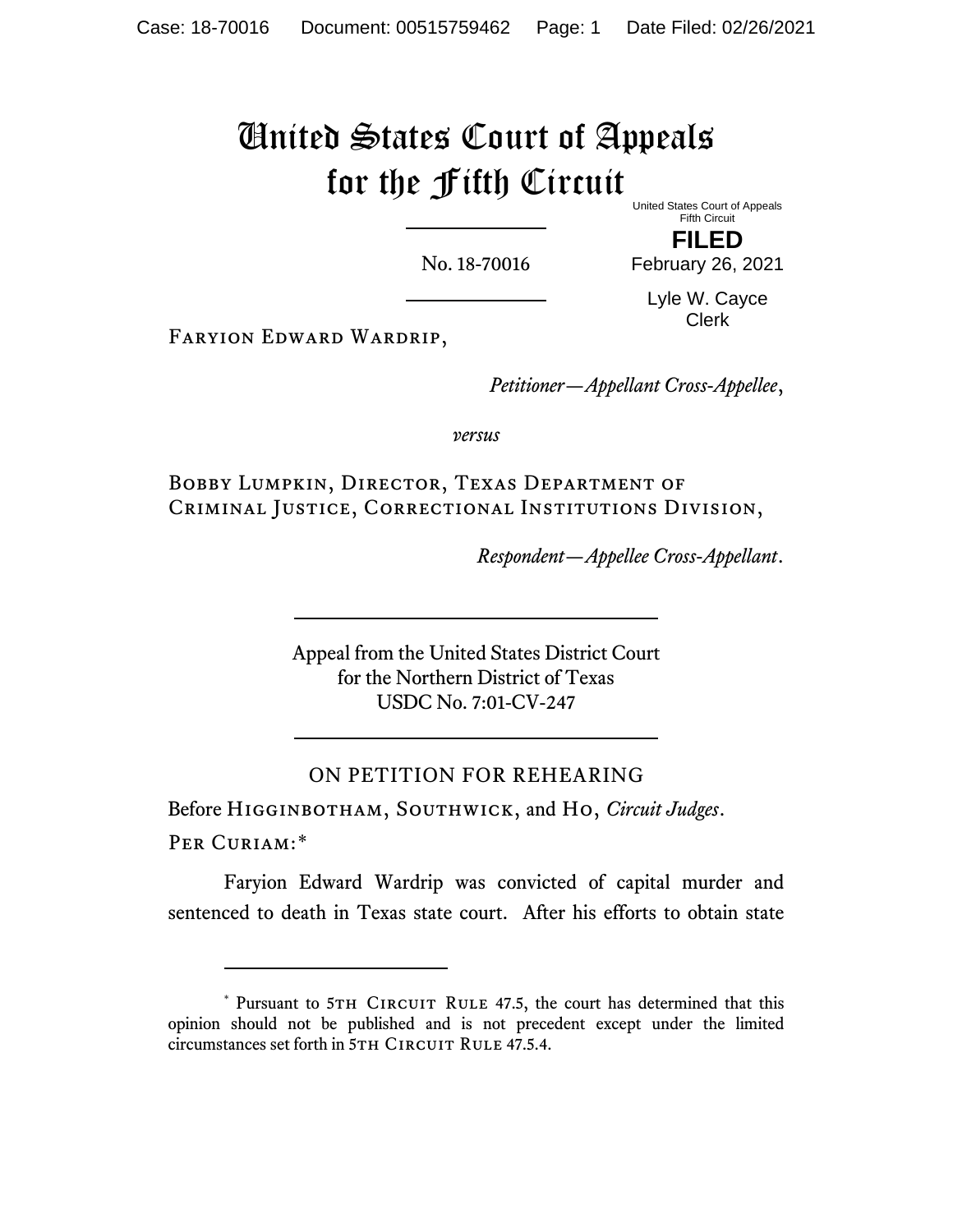## No. 18-70016

*habeas* relief failed, Wardrip filed a request for federal *habeas* relief. His federal *habeas* application presented arguments for relief under Section 2254(d)(1) and Section 2254(d)(2). *See* 28 U.S.C. § 2254(d)(1), (d)(2). Regarding Wardrip's claim for ineffective assistance of trial counsel ("IATC") relating to his good works while in prison, the district court granted relief under Section 2254(d)(2), concluding that the state *habeas*  court's denial of relief was based on an unreasonable factual determination.

The State of Texas appealed, and we reversed the district court's grant of relief. *See Wardrip v. Lumpkin*, 976 F.3d 467 (5th Cir. 2020). We held that it was not an "unreasonable determination of the facts" for the state *habeas* court to conclude that Wardrip's counsel "conducted a reasonable investigation that made him aware of Wardrip's good conduct while in prison, and based on that investigation that [his counsel] made a reasonable strategic decision regarding what evidence to present, thus satisfying *Strickland*'s standard for effective assistance of counsel." *Id.* at 477. We also held that "it was reasonable for the state court to conclude that whatever else [his counsel] might have done, the failure to take those steps had not prejudiced Wardrip." *Id.* It was therefore improper to grant *habeas* relief under Section 2254(d)(2). *See id.*

One matter we did not address, as Wardrip has emphasized in his Petition for Rehearing, was the argument that Section 2254(d)(1) also supports *habeas* relief. In district court, Wardrip argued that the state *habeas*  court's 2001 decision denying relief on his prison record IATC claim involved an unreasonable application of the *Strickland* standard as later explained by *Williams v. Taylor*, 529 U.S. 362 (2000), *Wiggins v. Smith*, 539 U.S. 510 (2003), and *Rompilla v. Beard*, 545 U.S. 374 (2005). On appeal, he made a similar argument as an alternative ground for affirmance. The district court did not address the argument. Neither did we.